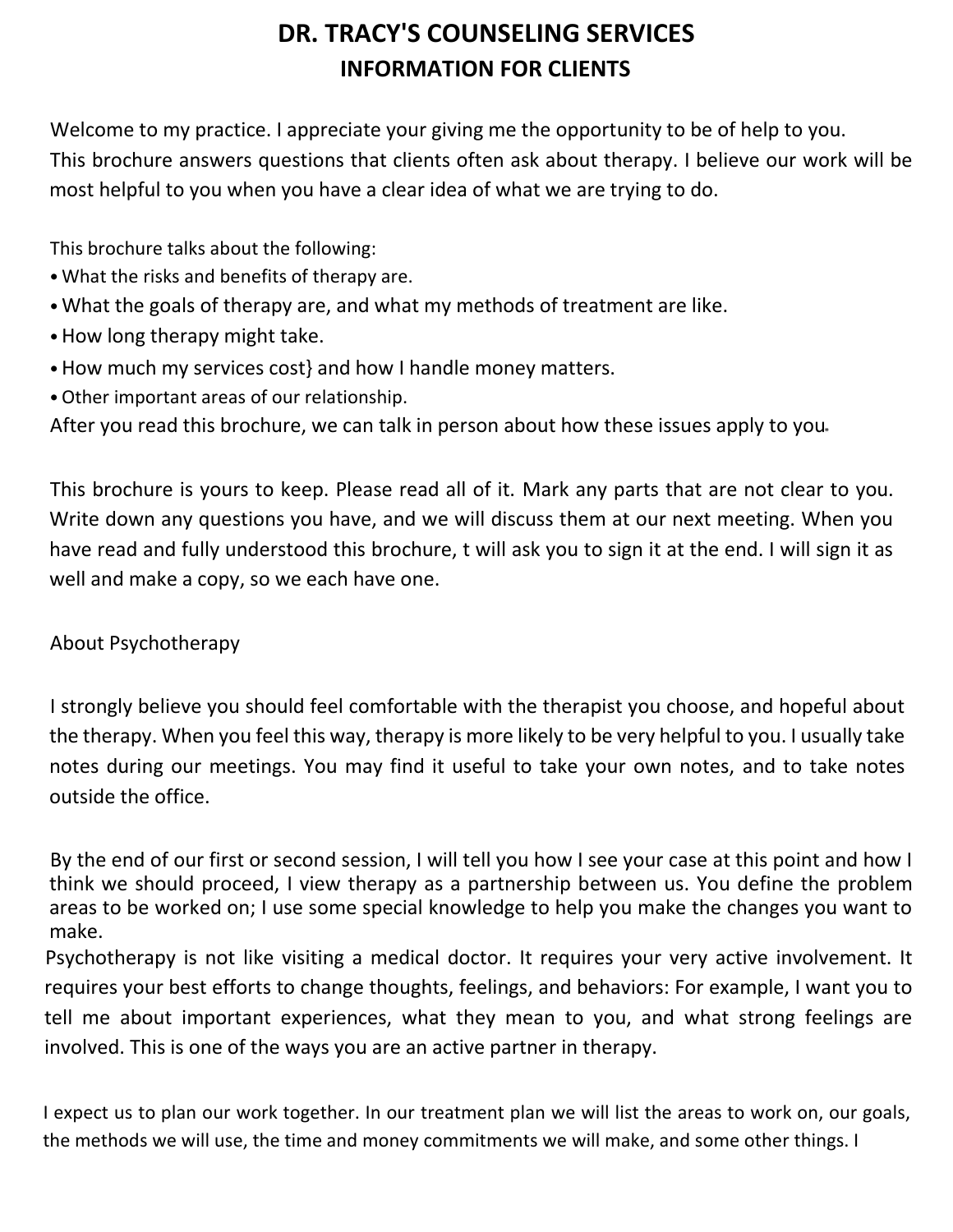expect us to agree on a plan that we will both work hard to follow. From time to time, we will look together at our progress and goals. If we think we need to we can then change our treatment plan, its goals, or its methods.

An important part of your therapy will be practicing new skills that you will learn in our sessions. I will ask you to practice outside our meetings, and we will work together to set up homework assignments for you I might ask you to do exercises, keep records, and read to deepen your learning. You will probably have to work on relationships in your life and make long-term efforts to get the best results. These are important parts of personal change. Change will sometimes be easy and quick, but more often it will be slow and frustrating, and you will need to keep trying. There are no instant, painless cures and no "magic pills." However, you can learn new ways of looking at your problems that will be very helpful for changing your feelings and reactions.

Most of my clients see me once a week for 3 to 12 months. After that, we meet less often for several more months. Therapy then usually comes to an end. The process of ending therapy, called "termination," can be a very valuable part of our work. Stopping therapy should not be done casually, although either of us may decide to end it if we believe it is in your best interest\* If you wish to stop therapy at any time, I ask that you agree now to meet then for at least one more session to review our work together. We will review our goals, the work we have done, any future work that needs to be done, and our choices. If you would like to take a "time out" from therapy to try it on your own, we should discuss this. We can often make such a "time out" be more helpful.

## The Benefits and Risks of Therapy

As with any powerful treatment, there are some risks as well as many benefits with therapy. You should think about both the benefits and risks when making any treatment decisions. For example, in therapy, there is a risk that clients will, for a time, have uncomfortable levels of sadness, guilt, anxiety, anger, frustration, loneliness, helplessness, or other negative feelings. Clients may recall unpleasant memories. These feelings or memories may bother a client at work or in school. In addition, some people in the community may mistakenly view anyone in therapy as weak, or perhaps as seriously disturbed or even dangerous. Also, clients in therapy may have problems with people important to them. Family secrets may be told. Therapy may disrupt a marital relationship and sometimes may even lead to a divorce, Sometimes, too, a client's problems may temporarily worsen after the beginning of treatment. Most of these risks are to be expected when people are making important changes in their lives. Finally, even with our best efforts, there is a risk that therapy may not work out well for you,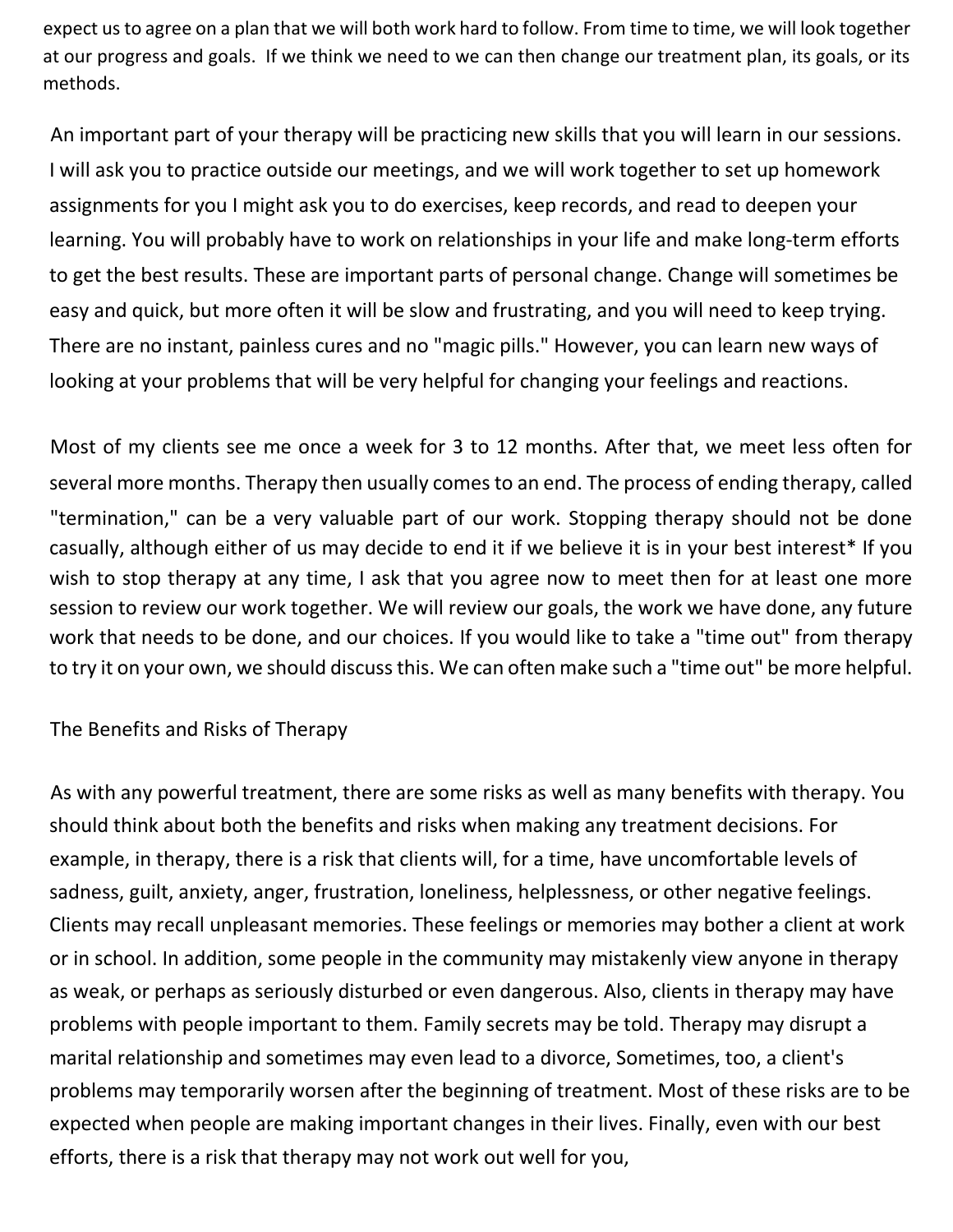While you consider these risks, you should know also that the benefits of therapy have been shown by scientists in hundreds of well-designed research studies. People who are depressed may find their mood lifting. Others may no longer feel afraid, angry, or anxious. In therapy, people have a chance to talk things out fully until their feelings are relieved or the problems are solved. Clients' relationships and coping skills may improve greatly. They may get more satisfaction out of social and family relationships. Their personal goals and values may become clearer: They may grow in many directions—as persons, in their close relationships, in their work or schooling, and in the ability to enjoy their lives. I do not take on clients I do not think I can help. Therefore, I will enter our relationship with optimism about our progress.

# Consultations

If you could benefit from a treatment I cannot provide, I will help you to get it. You have a right to ask me about such other treatments, their risks, and their benefits. Based on what I learn about your problems, I may recommend a medical exam or use of medication. If I do this, I will fully discuss my reasons with you, so that you can decide what is best. If you are treated by another professional, I will coordinate my services with them and with your own medical doctor.

If for some reason treatment is not going well, I might suggest you see another therapist or another professional for an evaluation. As a responsible person and ethical therapist, I cannot continue to treat you if my treatment is not working for you. If you wish for another professional's opinion at any time, or wish to talk with another therapist, I will help you find a qualified person and will provide him or her with the information needed.

What to Expect from Our Relationship?

As a professional, I will use my best knowledge and skills to help you. This includes following the standards of the National Association of Social Workers, or NASW. In your best interests, the NASW puts limits on the relationship between a therapist and a client, and I will abide by these. Let me explain these limits, so you will not think they are personal responses to you.

First, I am licensed and trained to practice social work/psychotherapy—not law, medicine, finance, or any other profession. I am not able to give you good advice from these other professional viewpoints

Second, state laws and the rules of the NASW require me to keep what you tell me confidential (that is, just between us). You can trust me not to tell anyone else what you tell me, except in certain limited situations, I explain what those are in the "About Confidentiality" section of this brochure. Here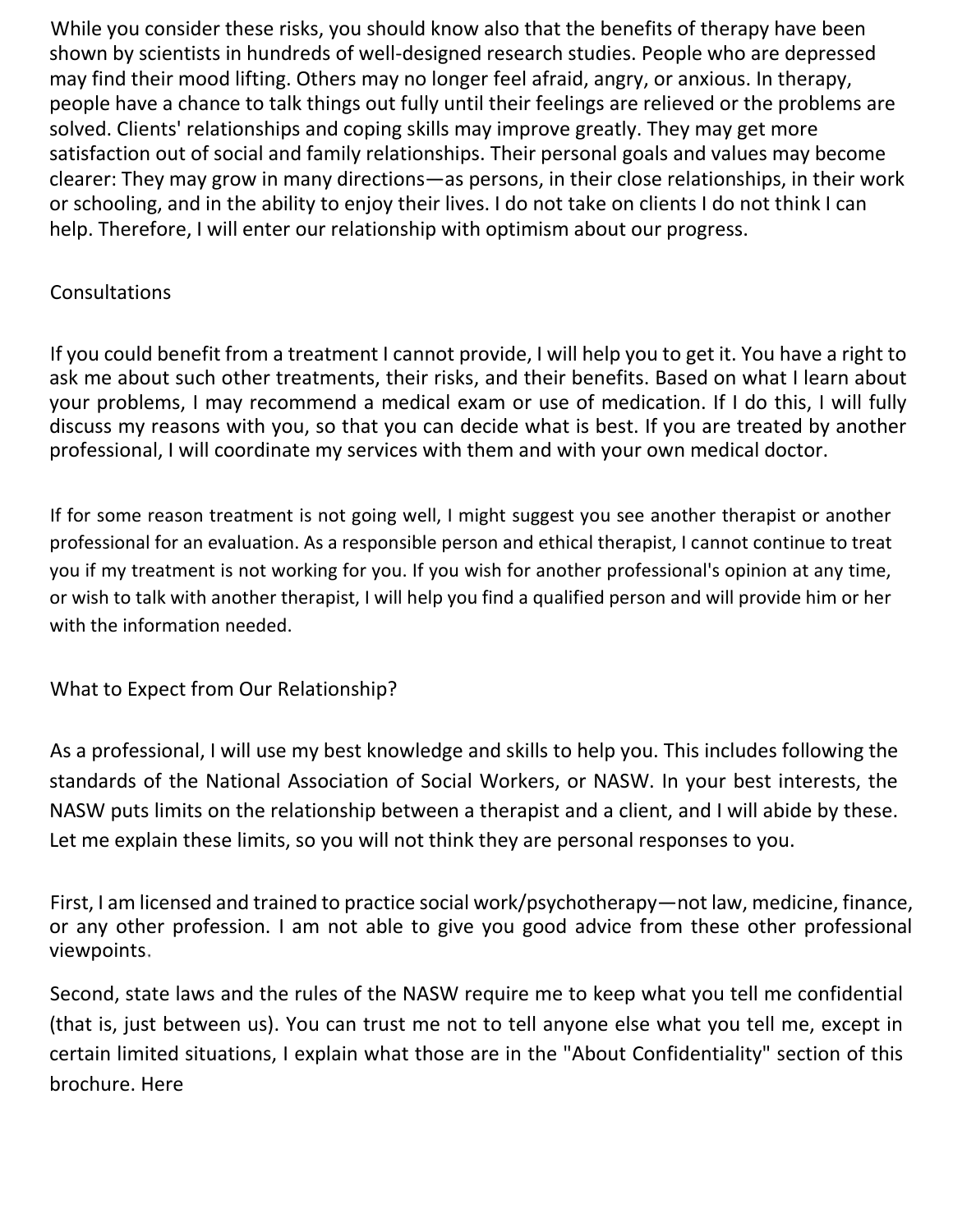I want to explain that I try not to reveal who my clients are. This is part of my effort to maintain your privacy. If we meet on the street or socially, I may not say hello or talk to you very much. My behavior will not be a personal reaction to you, but a way to maintain the confidentiality of our relationship.

Third, in your best interest, and following the NASW's standards, I can only be your therapist I cannot have any other role in your life. I cannot, now or ever, be a close friend to or socialize with any of my clients. I cannot be a therapist to someone who is already a friend. I can never have a sexual or romantic relationship with any client during, or after, the course of therapy. I cannot have a business relationship with any of my clients, other than the therapy relationship.

If you ever become involved in a divorce or custody dispute, I want you to understand and agree that I will not provide evaluations or expert testimony in court. You should hire a different mental health professional for any evaluations or testimony you require. This position is based on two reasons: (1) My statements will be seen as biased in your favor because we have a therapy relationship; and (2) the testimony might affect our therapy relationship, and I must put this relationship first. Even though you might invite me, I will not attend your family gatherings, such as parties or weddings. As your therapist, I will not celebrate holidays or give you gifts; I may not notice or recall your birthday.

#### About Confidentiality

I will treat with great care all the information you share with me. It is your legal right that our sessions and my records about you be kept private. That is why I ask you to sign a "release-ofrecords" form before I can talk about you or send my records about you to anyone else. In general, I will tell no one what you tell me. I will not even reveal that you are receiving treatment from me. In all but a few rare situations, your confidentiality (that is, our privacy) is protected by federal and state laws and by the rules of my profession. Here are the most common cases in which confidentiality is not protected:

1. If you were sent to me by a court or an employer for evaluation or treatment, the court or employer expects a report from me. If this is your situation, please talk with me before you tell me anything you do not want the court or your employer to know. You have a right to tell me only what you are comfortable with telling.

2. Are you suing someone or being sued? Are you being charged with a crime? If so, and you tell the court that you are seeing me, I may then be ordered to show the court my records. Please consult your lawyer about these issues.

3. If you make a serious threat to harm yourself or another person, the law requires me to try to protect you or the other person. This usually means telling others about the threat. I cannot promise never to tell others about threats you make.

4, If I believe a child has been or will be abused or neglected, I am legally required to report this to the authorities,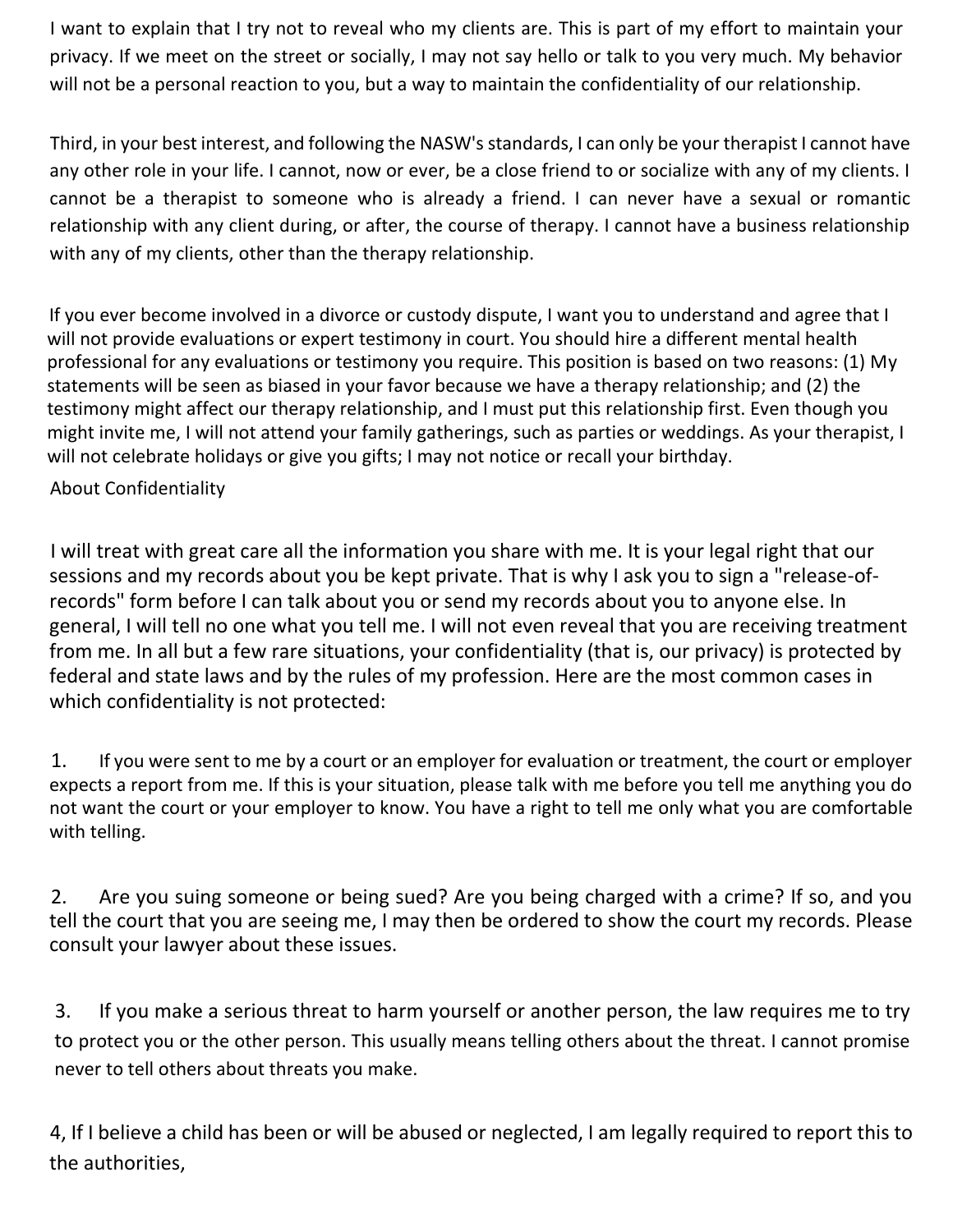There are two situations in which I might talk about part of your case with another therapist. I ask now for your understanding and agreement to let me do so in these two situations.

First, when I am away from the office for a few days, I have a trusted fellow therapist "cover" for me. This therapist will be available to you in emergencies. Therefore, he or she needs to know about you Of course, this therapist is bound by the same laws and rules as I am to protect your confidentiality.

Second, I sometimes consult other therapists or other professionals about my clients. This helps me in giving high-quality treatment. These persons are also required to keep your information private. Your name will never be given to them, some information will be changed or omitted, and they will be told only as much as they need to know to understand your situation.

It may be beneficial for me to confer with your primary care physician regarding your psychological treatment or to discuss any medical problems for which you are receiving treatment. In addition, Medicare requires that I notify your physician by telephone or in writing, concerning services that are being provided by me unless you request that notification not be made.

Please check only ONE of the following:

You are authorized to contact my primary care physician whose name and address are shown below to discuss the treatment that I am receiving while under your care and to obtain information concerning my medical diagnosis and treatment.

 $\Box$ I do not authorize you to contact my primary care physician with regard to the treatment that I am receiving while under your care or to obtain information concerning my medical diagnosis and treatment. I am providing you with the name and address of my primary care physician only for your records.

Name **Name** Phone

#### Address

Except for situations like those I have described above, my office staff and I will always maintain your privacy. I also ask you not to disclose the name or identity of any other client being seen in this office. My office staff makes every effort to keep the names and records of clients private. My staff and I will try never to use your name on the telephone, if clients in the office can overhear it. All staff members who see your records have been trained in how to keep records confidential.

If your records need to be seen by another professional, or anyone else, I will discuss it with you. If you agree to share these records, you will need to sign an authorization form. This form states exactly what information is to be shared, with whom, and why, and it also sets time limits. You may read this form at any time. If you have questions, please ask me. It is my office policy to destroy clients' records 15 years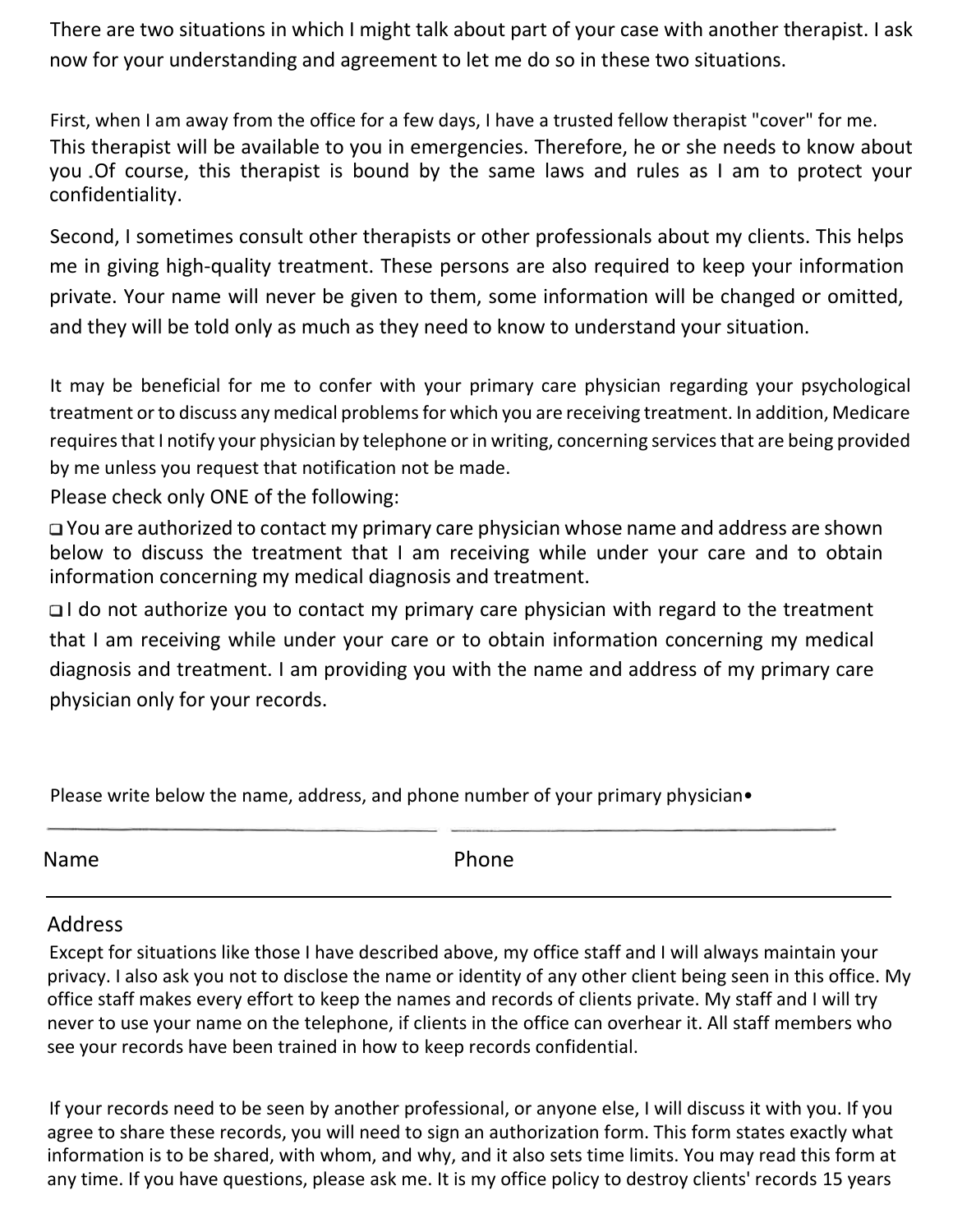after the end of our therapy. Until then, I will keep your case records in a safe place. If I must discontinue our relationship because of illness, disability, or other presently unforeseen circumstances, I ask you to agree to my transferring your records to another therapist who will assure their confidentiality, preservation, and appropriate access.

As part of cost control efforts, an insurance company will sometimes ask for more information on symptoms, diagnoses, and my treatment methods. It will become part of your permanent medical record. I will let you know if this should occur and what the company has asked for. Please understand that I have no control over how these records are handled at the insurance company. My policy is to provide only as much information as the insurance company will need to pay your benefits.

You can review your own records in my files at any time. You may add to them or correct them, and you can have copies of them. I ask you to understand and agree that you may not examine records created by anyone else and then sent to me. In some very rare situations, I may temporarily remove parts of your records before you see them. This would happen if i believe that the information will be harmful to you, but I will discuss this with you.

You have the right to ask that your information not be shared with family members or others, and I can agree to that limitation. You can also tell me if you want me to send mail or phone you at a more private address or number than, say, your home or workplace. If this is of concern to you, please tell me so that we can make arrangements.

# My Background

am a licensed clinical social worker with over 30 years of experience. I opened a private office for the general practice of adult psychotherapy in 2010. I am trained and experienced in providing individual counseling, couple therapy and family therapy with adults (18 years and over). I am experienced in working with many types of diagnosis including but not limited to anxiety, grief, addictions, depression, work and family issues. Earlier in my career, I worked in mental health and outpatient substance abuse clinics, hospitals, employee assistance programs, detox and private practice: I have a Masters degree from Adelphi University, and I am licensed in the state of Iowa as a clinical social worker. I completed all my training and education including my clinical practicum, written and oral boards at New York University. I then completed my dissertation at International University.

## About Our Appointments

The very first time I meet with you, we will need to give each other much basic information. For this reason, I usually schedule 1-1 1/2 hours for this first meeting. Following this, we will usually meet for a 50-minute session once or twice a week, then less often. We can schedule meetings for both your and my convenience: I will tell you at least two weeks in advance of my vacations. Please ask about my schedule in making your own plans.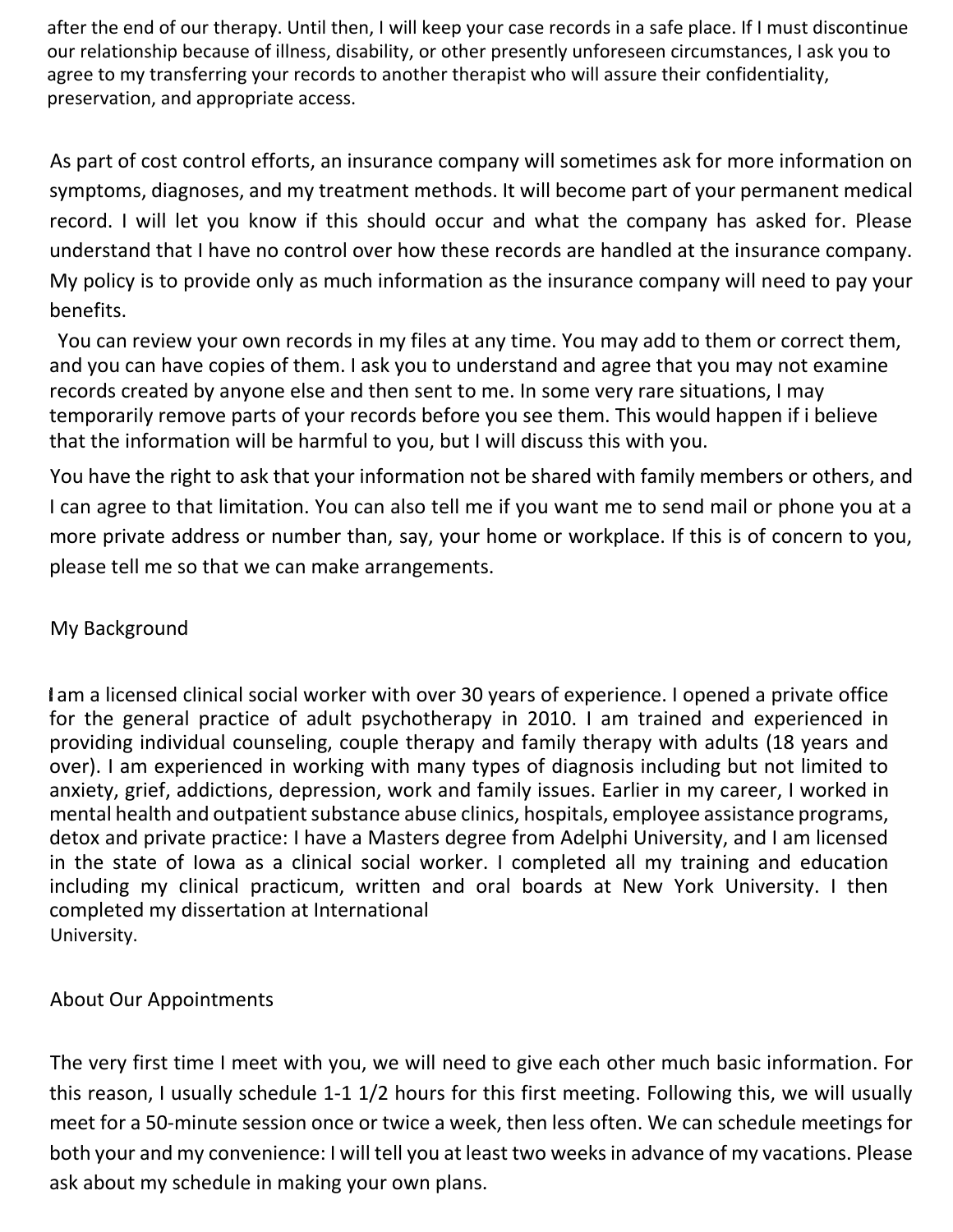An appointment is a commitment to our work. We agree to meet here and to be on time: If I am ever unable to start on time, I ask your understanding. I also assure you that you will receive the full time agreed to. If you are late, we will probably be unable to meet for the full time, because it is likely that I will have another appointment after yours A cancelled appointment delays our work. I will consider our meetings very important and ask you to do the same. Please try not to miss sessions if you can possibly help it. When you must cancel, please give me at least a week's notice. Your session time is reserved for you. I am rarely able to fit a cancelled session unless I know a week in advance. Your insurance will not cover this charge.

I will reserve a regular appointment time for you into the foreseeable future. I also do this for my other patients, Therefore, I am rarely able to fill a cancelled session unless I have several weeks' notice. You will be charged the full fee for sessions cancelled with less than 72 hours. for other than the most serious reasons. If the appointment is not kept or is cancelled with less than 24 hours' advance notice, you can expect me to charge you for it regardless of the reason. Cancellations for a

Monday appointment should be made no later than Thursday morning."

I request that you do not bring children with you if they need babysitting or supervision, which f cannot provide. I do not have toys, but I can provide reading materials or a movie suitable for older children. You will be charged for any damage to, or theft of, property in this office by you or anyone for whom you are legally responsible. t cannot be responsible for any personal property or valuables you bring into this office.

Fees, Payments, and Billing

Payment for services is an important part of any professional relationship. This is even more true in therapy; one treatment goal is to make relationships and the duties and obligations they involve clear You are responsible for seeing that my services are paid for. Meeting this responsibility shows your commitment and maturity.

My current regular fees are as follows. You will be given advance notice if my fees should change. Regular therapy services:\$ 150.00 For a session of 90 \*minutes, the fee is \$ 200.00.

Please pay for each session at its end. I have found that this arrangement helps us stay focused on our goals, and so it works best. It also allows me to keep my fees as low as possible, because it cuts down on my bookkeeping costs, I suggest you make out your check before each session begins, so that our time will be used best. Other payment or fee arrangements must be worked out before the end of our first meeting.

Telephone consultations: I believe that telephone consultations may be suitable or even needed at times in our therapy. If so, I will charge you our regular fee, prorated over the time needed. if I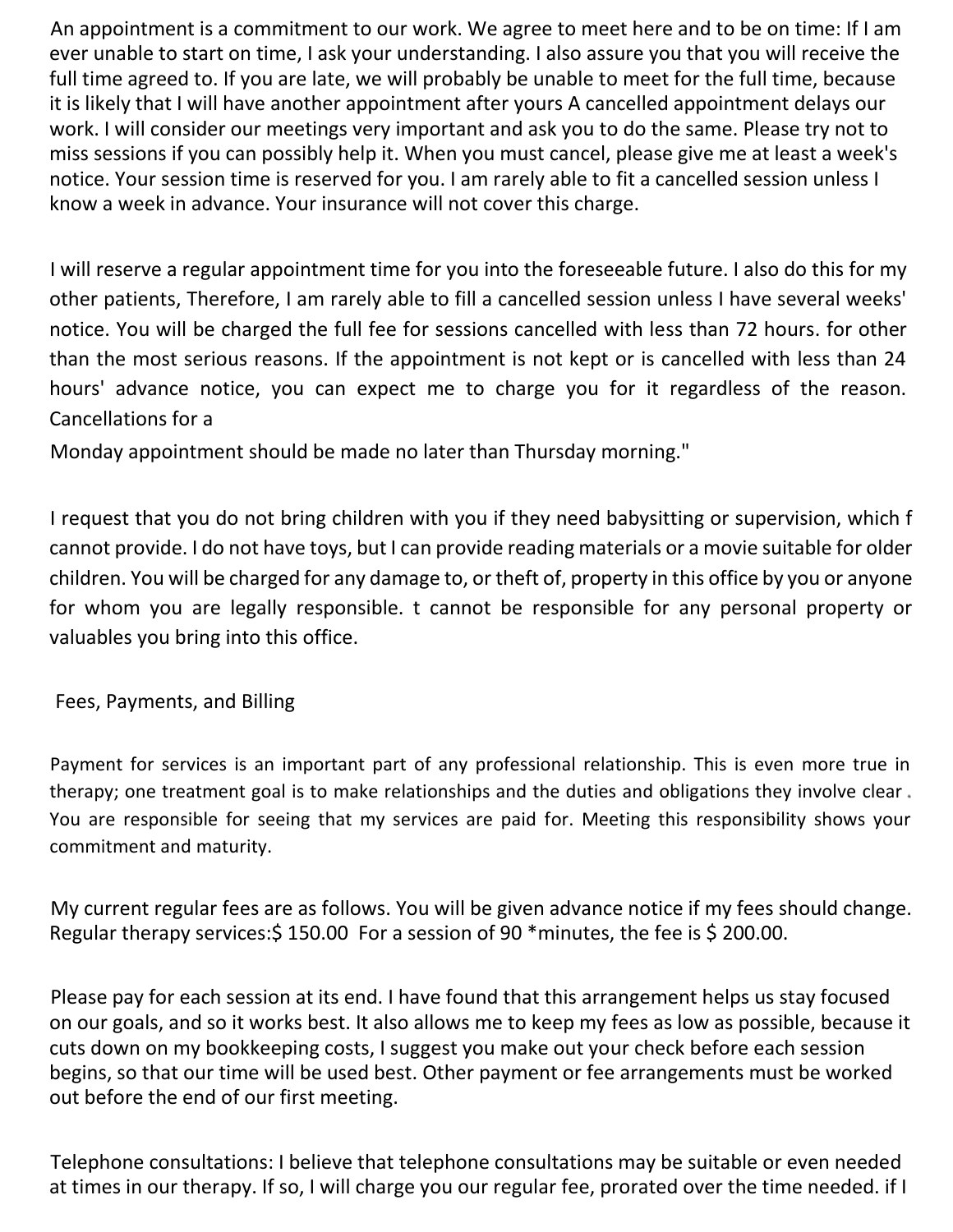need to have long telephone conferences with other professionals as part of your treatment, you will be billed for these at the same rate as for regular therapy services. If you are concerned about all this, please be sure to discuss it with me in advance so we can set a policy that is comfortable for both of us, Of course, there is no charge for calls about appointments or similar business.

Extended sessions: Occasionally it may be better to go on with a session, rather than stop or postpone work on a particular issue. When this extension is more than 10 minutes, I will tell you, because sessions that are extended beyond 10 minutes will be charged on a prorated basis.

Reports: I will not charge you for my time spent making routine reports to your insurance company. However, I will have to bill you for any extra-long or complex reports the company might require. The company will not cover this fee. This includes disability forms and reports.

I realize that my fees involve a substantial amount of money, although they are well in line with similar professionals' charges. For you to get the best value for your money, we must work hard and well.

I will assume that our agreed-upon fee-paying relationship will continue as long as I provide services

to you. I will assume this until you tell me in person, by telephone, or by certified mail that you wish to end it. You have a responsibility to pay for any services you receive before you end the relationship.

Because I expect all payment at the time of our meetings, I usually do not send bills. However, if we have agreed that I will bill you, I ask that the bill be paid within 5 days of when you get it.

If requested, at the end of each month, I will send you a statement. The statement can be used for health insurance claims, as described in the next section. It will show all our meetings, the charges for each, how much has been paid, and how much (if any) is still owed. At the end of treatment, and when you have paid for all sessions, I will send you a final statement for your tax records.

Depending on your financial circumstances and total medical costs for any year, psychotherapy may be a deductible expense; consult your tax advisor. Cost of transportation to and from appointments and fees paid may be deductible from the client's personal income taxes as medical expenses.

If you think you may have trouble paying your bills on time, please discuss this with me. I will also raise the matter with you so we can arrive at a solution. If you have an unpaid balance, I will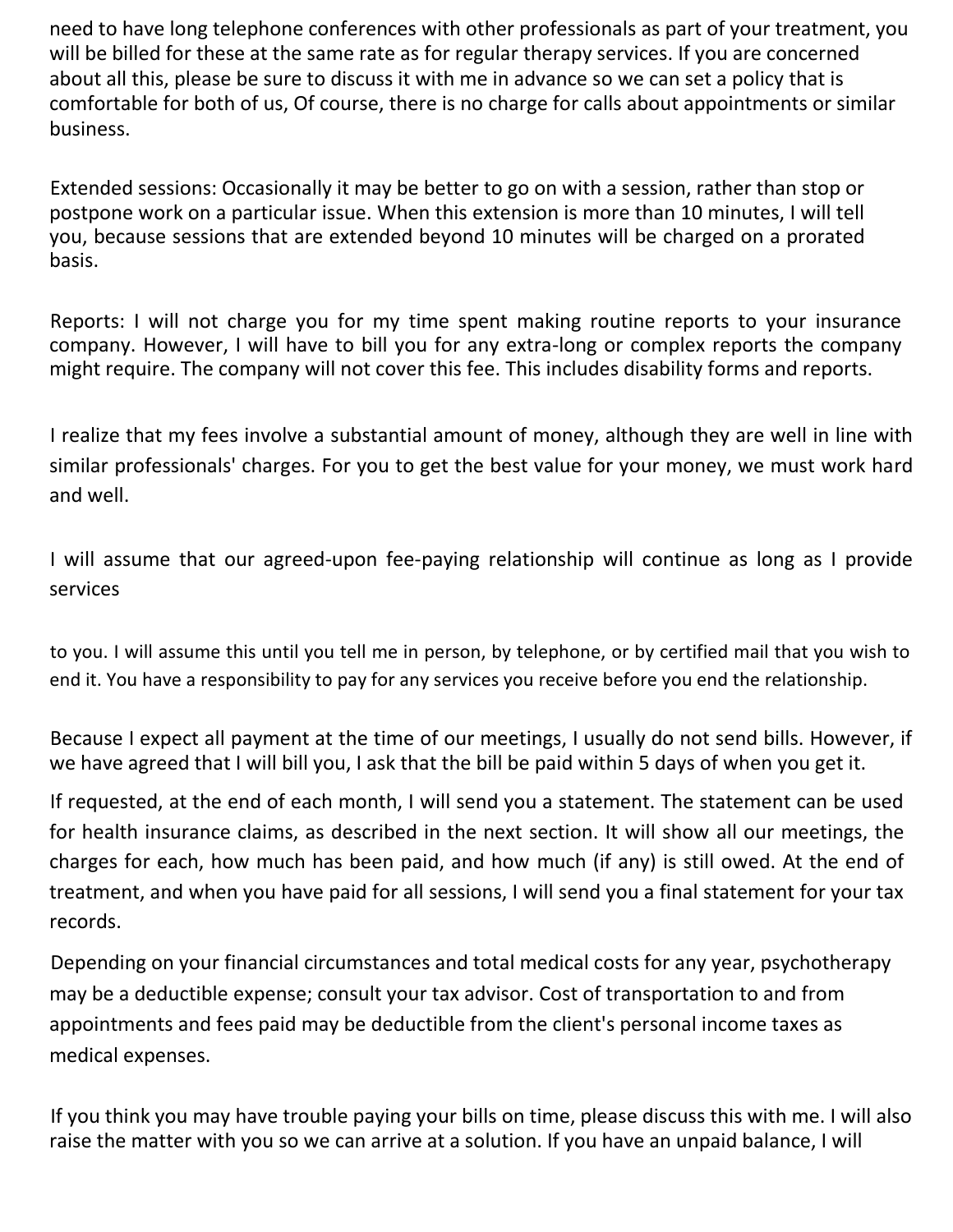notify you by mail. If it then remains unpaid, I must stop therapy with you. Fees that continue unpaid after this will be turned over to small-claims court or a collection service.

Patients who owe money and fail to make arrangements to pay may be referred to a collection agency. A late fee of  $1\sqrt[1]{2}$  % of the unpaid balance will be charged each month A late payment fee of \$10.00 will be charged each month that a balance remains unpaid.

If there is any problem with my charges, my billing, your insurance, or any other money-related point, please bring it to my attention. I will do the same with you. Such problems can interfere greatly with our work. They must be worked out openly and quickly.

If You Have Traditional (or "Indemnity") Health Insurance Coverage

Because I am a licensed social worker, many health insurance plans will help you pay for therapy and other services I offer. Because health insurance is written by many different companies, I cannot tell you what your plan covers. Please read your plan's booklet under coverage for "Outpatient Psychotherapy" or under "Treatment of Mental and Nervous Conditions." Or call your employer's benefits office to find out what you need to know.

If your health insurance will pay part of my fee, I will help you with your insurance claim forms However, please keep two things in mind:

1 . I had no role in deciding what your insurance covers. Your employer decided which, if any, services will be covered and how much you have to pay. You are responsible for checking your insurance coverage, deductibles, payment rates, copayments, and so forth. Your insurance contract is between you and your company; it is not between me and the insurance company. 2. You—not your insurance company or any other person or company—are responsible for paying the fees we agree upon. If you ask me to bill a separated spouse, a relative, or an insurance company, and I do not receive payment on time, I will then expect this payment from you.

If You Have a Managed Care Contract

If you belong to a health maintenance organization (HMO) or preferred provider organization (PPO), or have another kind of health insurance with managed care, decisions about what kind of care you need and how much of it you can receive will be reviewed by the plan. The plan has rules, limits, and procedures that we should discuss. Please bring your health insurance plan's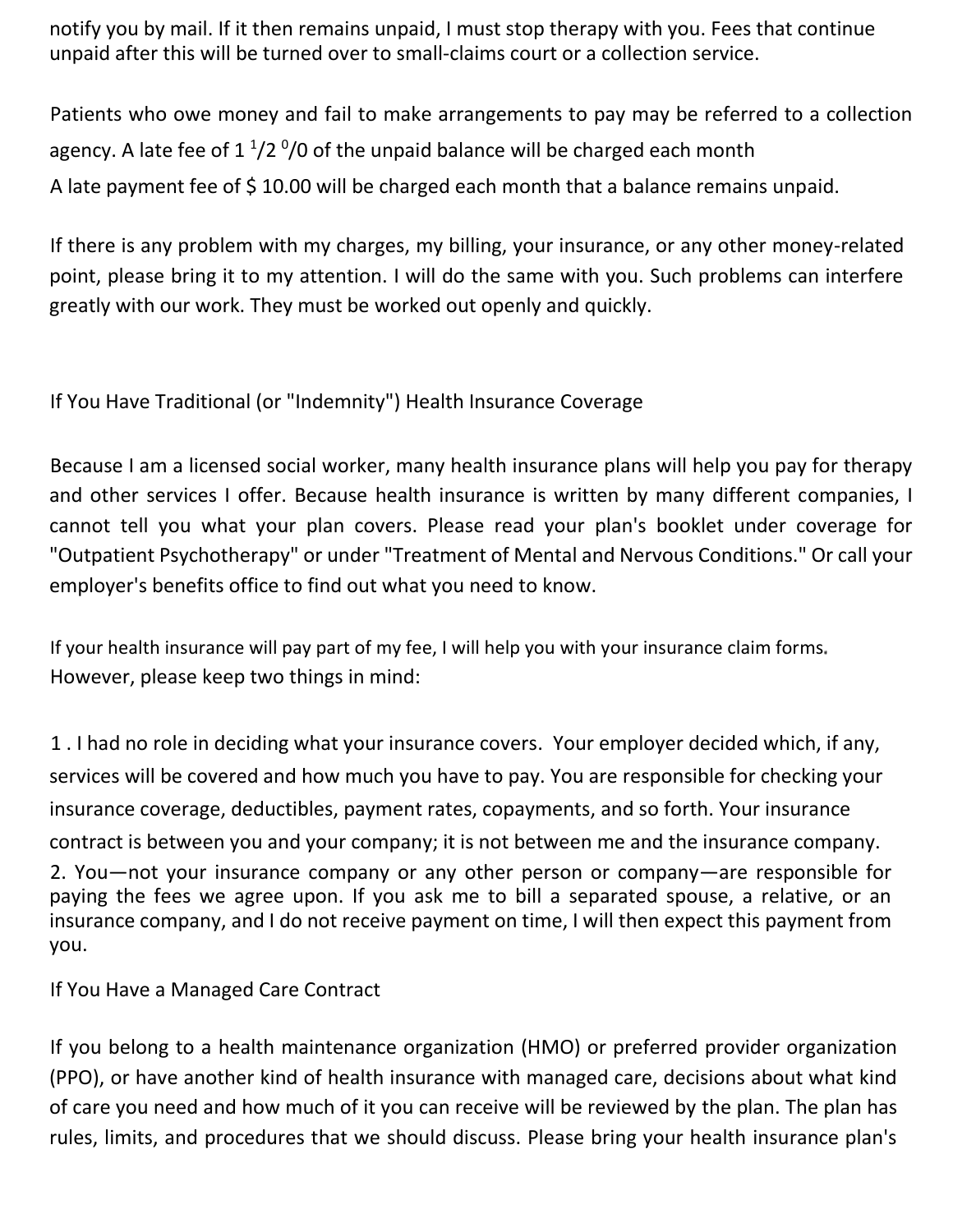description of services to one of our early meetings, so that we can talk about it and decide what to do.

I will provide information about you to your insurance company only with your informed and written consent. I may send this information by mail or by fax. My office will try its best to maintain the privacy of your records, but I ask you not to hold me responsible for accidents or for anything that happens as a result.

Health insurance is a contract between you (or your employer) and your insurer; I am not part of that contract However, I will supply you with an invoice for my services with the standard diagnostic and procedure codes for billing purposes, the times we met, my charges, and your payments. You can use this to apply for reimbursement.

If You Need to Contact Me

I cannot promise that I will always be available . Although I am in the office through , from 9 to 6; I usually do not take phone calls when I am with a client. You can always leave a message, and I will return your call as soon as I can. Generally, I will return messages daily except on Saturdays, Sundays and holidays.

If you have an emergency or crisis and cannot contact me, please call 911

## If I Need to Contact Someone about You

If there is an emergency during our work together, or I become concerned about your personal safety, I am required by law and by the rules of my profession to contact someone close to you perhaps a relative, spouse, or close friend. am also required to contact this person, or the authorities, if I

become concerned about your harming someone else. Please write down the name and information of your chosen contact person in the blanks provided:

| Address: |  |
|----------|--|
|          |  |
|          |  |
|          |  |

Other Points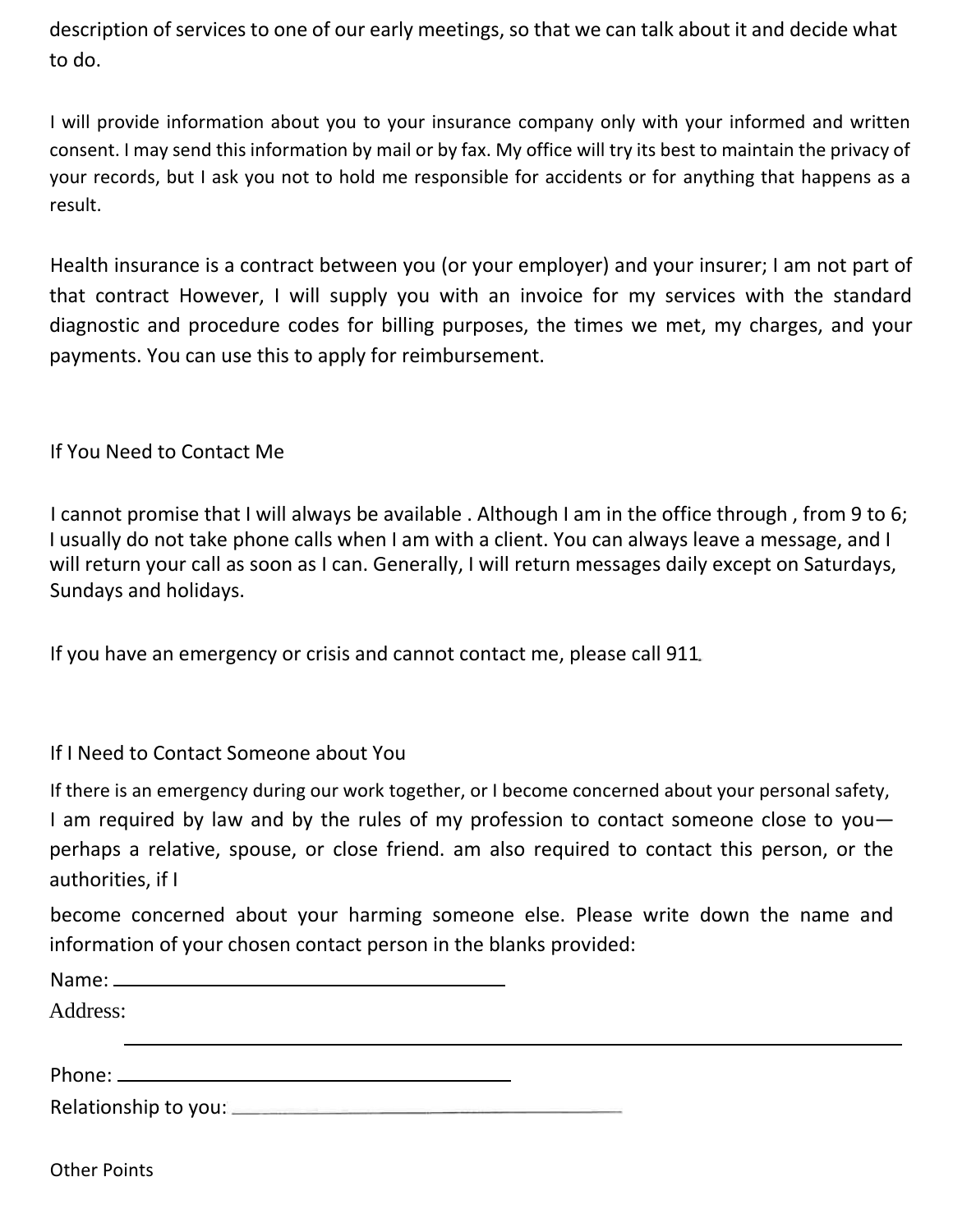As a professional therapist, I naturally want to know more about how therapy helps people. To understand therapy better, must collect information about clients before, during, and after therapy. Therefore, I am asking you to help me by filling out some questionnaires about different parts of your life-relationships, changes, concerns, attitudes, and other areas. I ask your permission to take what you write on these questionnaires and what I have in my records and use it in research or teaching that I may do in the future. If I ever use the information from your questionnaire, it will always be included with information from many others. Also, your identity will be made completely anonymous. Your name will never be mentioned, and all personal information will be disguised and changed. After the research, teaching, or publishing project is completed all the data used will be destroyed.

If, as part of our therapy, you create and provide to me records, notes, artworks, or any other documents or materials, I will return the originals to you at your written request but will retain copies.

Statement of Principles and Complaint Procedures

It is my intention to fully abide by alt the rules of the National Association of Social Workers (NASW) and by those of my state license.

Relationship to client: Self Parent Legal guardian

Health care custodial parent of a minor (less than 14 years of age) Other person authorized to act on behalf of the client - specify

Initial here to show that you have read this page

l, the therapist, have met with this client (and/or his or her parent or guardian) for a suitable period of time, and have informed him or her of the issues and points raised in this brochure. I have responded to all his or her questions. I believe this person fully understands the issues, and I find no reason to believe this person is not fully competent to give informed consent to treatment, I agree to enter into therapy with the client, as shown by my signature here,

Signature of therapist **Date** 

I truly appreciate the chance you have given me to be of professional service to you and look forward to a successful relationship with you. If you are satisfied with my services as we proceed, I (like any professional) would appreciate your referring other people to me who might also be able to make use of my services.

a Copy accepted by client  $\Box$  Copy kept by therapist